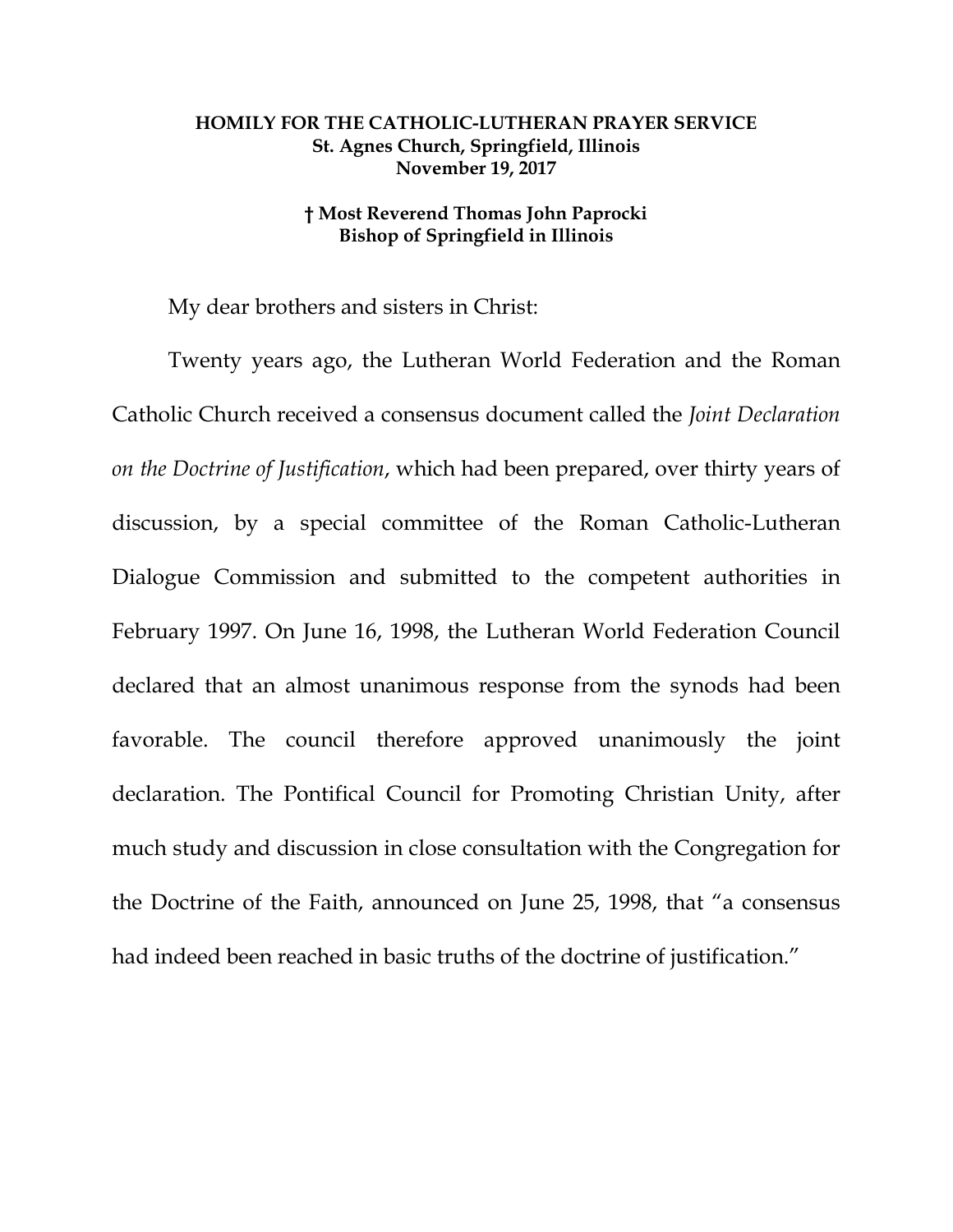At the time, I was the Chancellor of the Archdiocese of Chicago, having been appointed to that position by the late Cardinal Joseph Bernardin in 1992, and in which capacity I continued to serve under his successor as Archbishop of Chicago, Cardinal Francis George, following Cardinal Bernardin's death in November 1996.

One of my duties as Chancellor was fielding inquiries from the media, especially if the topic touched on theology or canon law. So it was in that context that one day I received a phone call from Ernest Tucker, then the religion writer for the *Chicago Sun-Times*. His assignment was to write about the *Joint Declaration on the Doctrine of Justification* and he asked me if I could give a brief explanation of the document.

As is often the case in such circumstances, the challenge is to try to take some complex technical matter and explain it as clearly and as succinctly as possible in a brief sound bite. So, at the risk of oversimplifying matters, or so I thought, I described how for almost 500 years one of the basic points of contention between Catholics and Lutherans was the doctrine of justification, and how the classic Catholic view was that justification came through works while the classic Lutheran view was that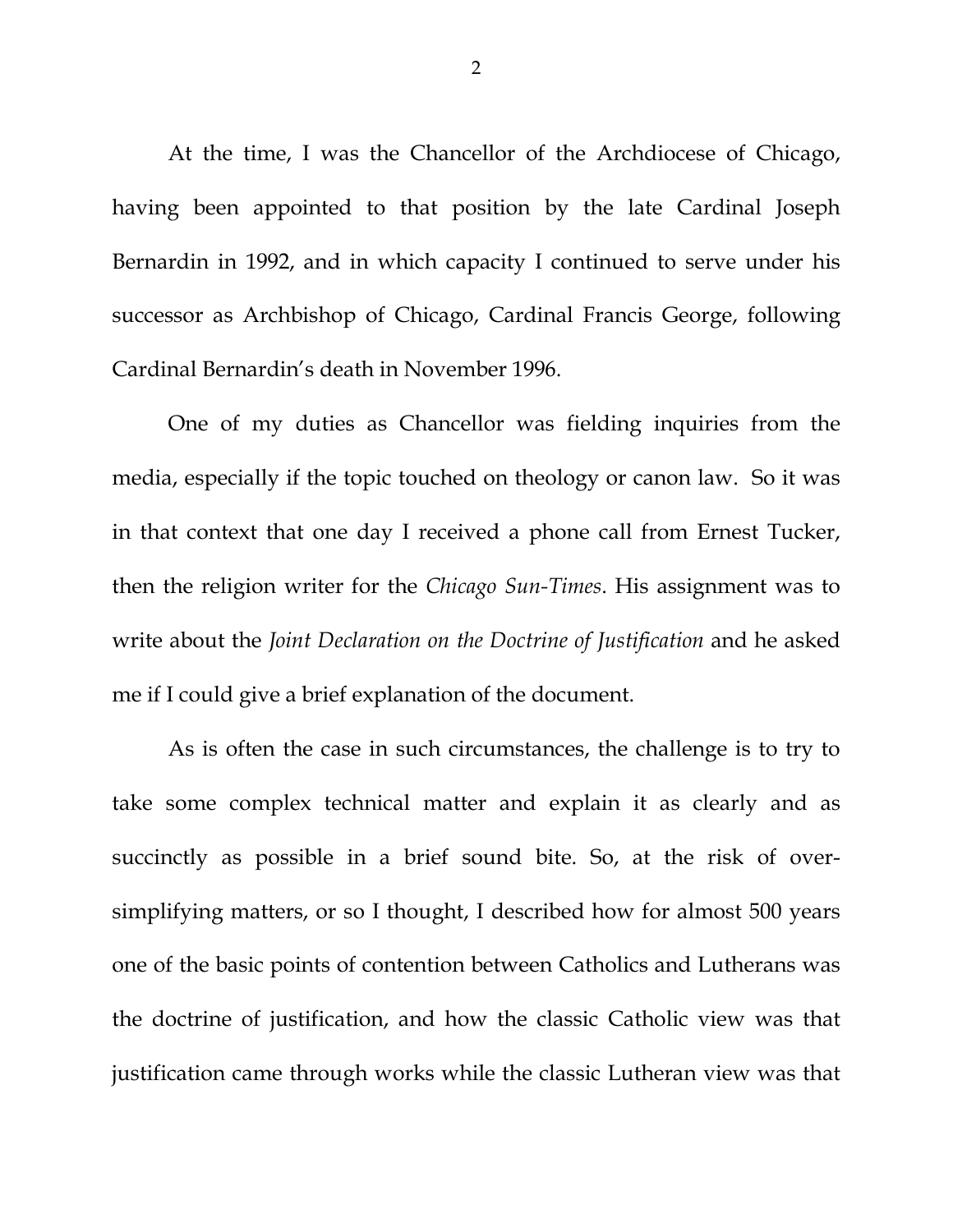justification was by faith, but the consensus declaration was that justification was through grace, and that both faith and good works are possible only through God's grace.

That was as far as I got when the religion writer interrupted me and said, "Whoa, hold on there, Father Paprocki, you're getting way too theological on me!"

I said, "Ernie, it's a theological statement; I don't know how else to describe it!"

Mr. Tucker said that he understood that, but he was afraid that his readers would not understand the theological nuances. I said that was his job as religion writer to figure out how to put the concepts into words that his readers would understand. In the end, Mr. Tucker did a creditable job of explaining that "the joint declaration was designed to resolve a doctrinal battle that was at the heart of the Protestant Reformation. The dispute was over what theologians call 'justification,' or how salvation is achieved."[1](#page-3-0)

I know that our Lutherans and Catholics gathered here today are much more theologically sophisticated than the average person, still, this is not the time or the place to get into a detailed explication of all the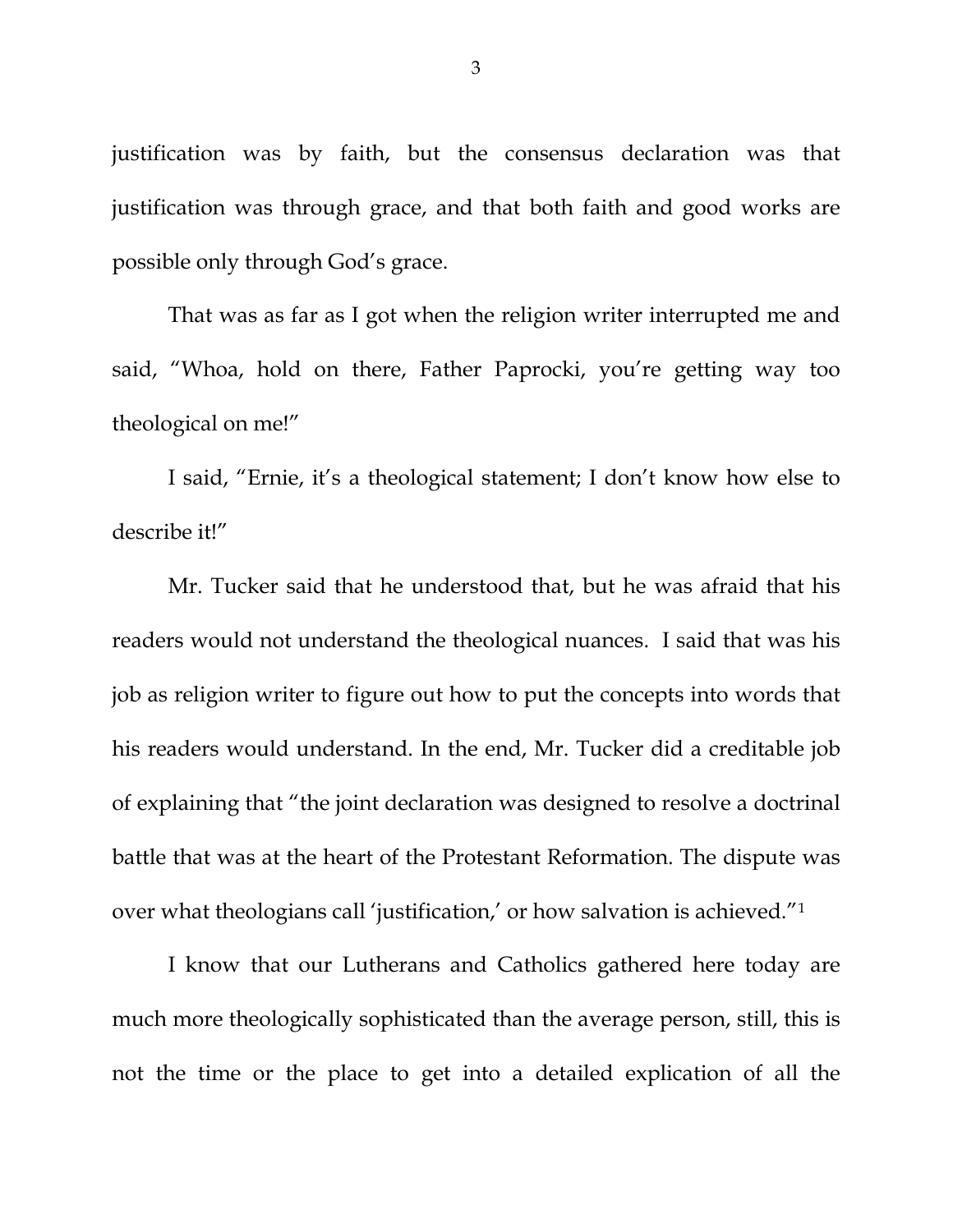<span id="page-3-2"></span><span id="page-3-1"></span><span id="page-3-0"></span>doctrinal nuances and subtleties regarding the doctrine of justification. We should however, note, exactly what was said that was so significant in our ecumenical dialogue that makes it possible for a Catholic Bishop and a Lutheran Bishop to be together here today, leading our respective communities of faith in this prayer service, and so I quote the key paragraph, number 15 of the *Joint Declaration*, as follows:

<span id="page-3-4"></span><span id="page-3-3"></span>Together we confess: By grace alone, in faith in Christ's saving work and not because of any merit on our part, we are accepted by God and receive the Holy Spirit, who renews our hearts while equipping and calling us to good works.<sup>[2](#page-3-1)</sup>

<span id="page-3-6"></span><span id="page-3-5"></span>Cardinal Edward Cassidy, then President of the Pontifical Council for Promoting Christian Unity, gave an address on September 17, 1999 to identify the main points of agreement between the Catholic Church and the Lutheran World Federation as expressed in the *Joint Declaration*. In his address, Cardinal Cassidy presented what may be termed the three basic truths on the doctrine of justification on which the Lutheran World Federation and the Roman Catholic Church have reached consensus, which I quote as follows: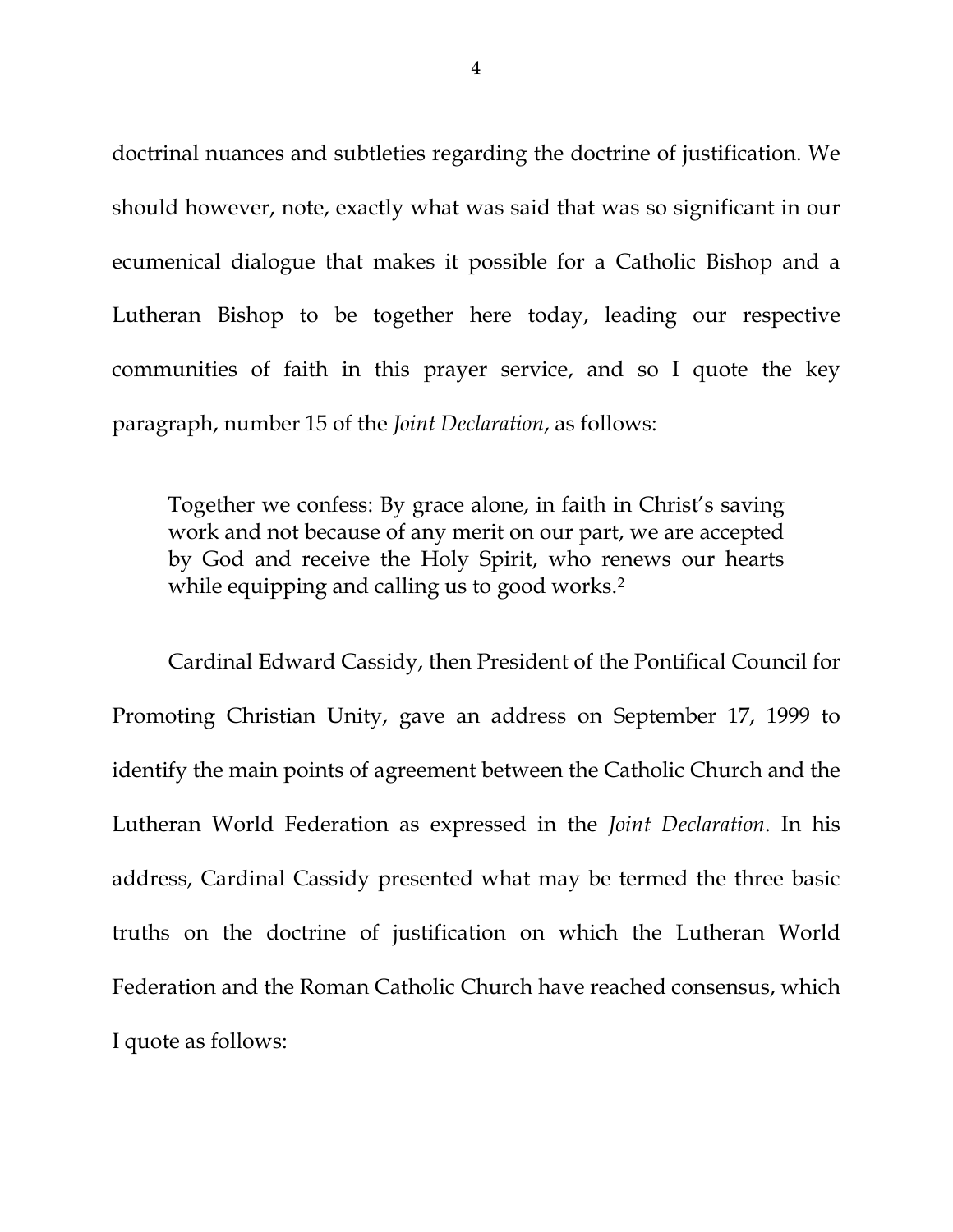First, justification is a free gift bestowed by the Trinitarian God and centers on the person of Christ, who became incarnate, died and rose. In being related to the person of Christ through the work of the Holy Spirit, we enter into a condition of righteousness. This is not something that we merit, but is freely bestowed. And so "together we confess: By grace alone, in faith in Christ's saving work, and not because of any merit on our part, we are accepted by God and receive the Holy Spirit, who renews our hearts while equipping and calling us to good works."

Second, we receive this salvation in faith. Faith is itself God's gift through the Holy Spirit, who works through word and sacrament in the community of believers and who at the same time leads believers into that renewal of life that God will bring to completion in eternal life. Hence, the reality of justification is linked to faith but not simply as an intellectual assent of the mind. Rather the believer is to give himself/herself over to Christ in the renewal of life.

Third, justification points to the heart of the Gospel message but must be seen in an organic unity with all the other truths of faith, Trinity, Christology, ecclesiology and sacraments. "It stands in an essential relation to all the truths of faith, which are to be seen as internally related to each other. It is an indispensable criterion which constantly serves to orient all the teaching and practice of our churches to Christ."[3](#page-3-2)

Twenty years after this *Joint Declaration* and five hundred years after the reformation initiated by Martin Luther, we give thanks to God for the progress that has been made in our ecumenical dialogue, yet we acknowledge that much more work needs to be done to heal our divisions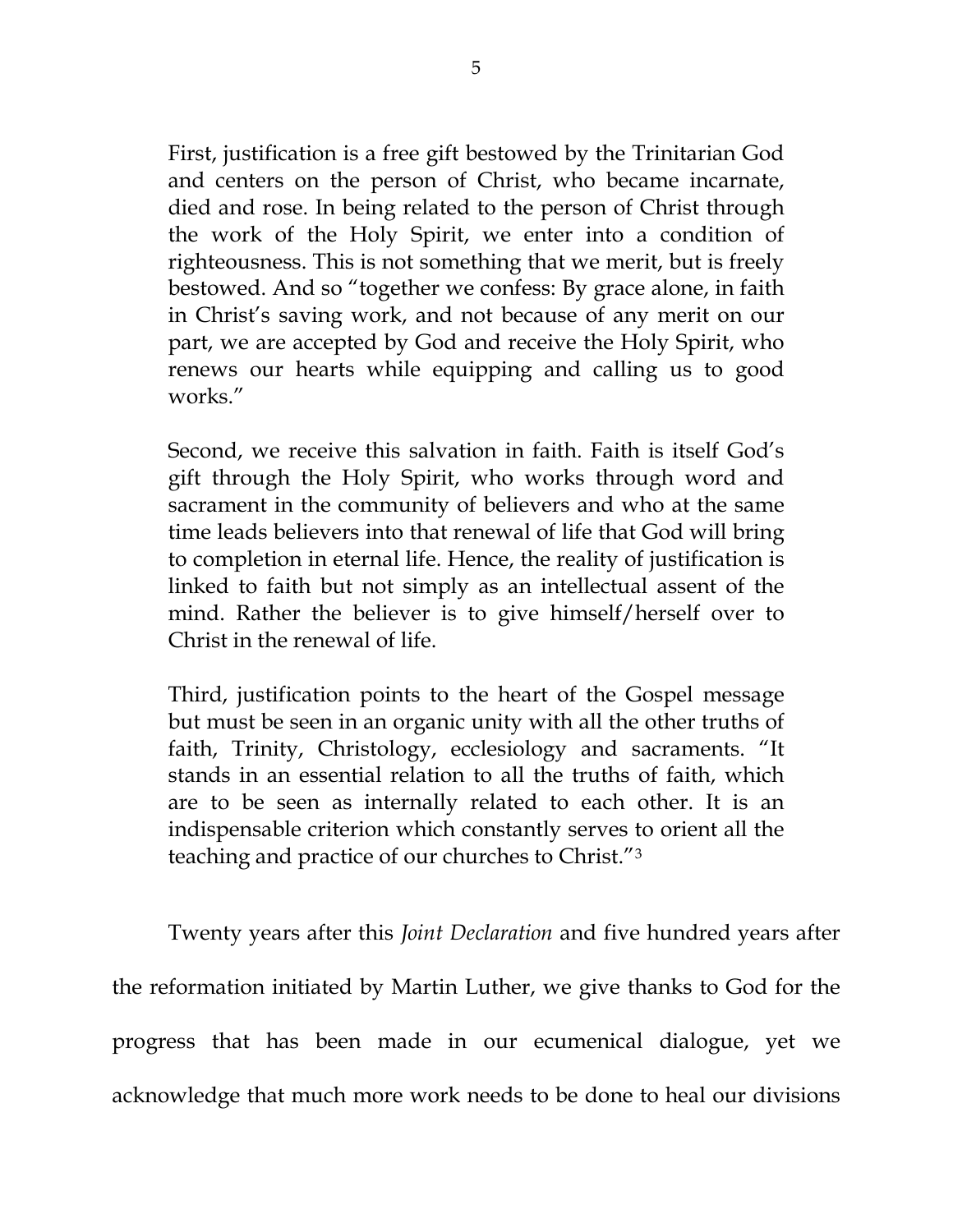and attain the unity sought by Jesus Christ in His prayer that "all may be one.["4](#page-3-3) Indeed, not all Lutherans and not all Catholics have accepted the *Joint Declaration*<sup>[5](#page-3-4)</sup> At the same time, it is encouraging to note, as we heard earlier, that the *Joint Declaration on the Doctrine of Justification*, solemnly signed by the Lutheran World Federation and the Roman Catholic Church in 1999, has also been signed by the World Methodist Council in 2006 and, during this past year, by the World Communion of Reformed Churches and by the Anglican Communion.[6](#page-3-5)

As a Catholic Bishop, I share the sentiments expressed by our Holy Father, Pope Francis, the Bishop of Rome, as he recalled his participation on October 31, 2016 in the ecumenical gathering in Lund, Sweden, to commemorate through common prayer the beginning of the Reformation, in which he said:

True ecumenism is based on a shared conversion to Jesus Christ as our Lord and Redeemer. If we draw close to him, we draw close also to one another. During these days let us pray more fervently to the Holy Spirit so that we may experience this conversion which makes reconciliation possible. . . .

This joint commemoration of the Reformation was important on both the human and theological-spiritual levels. After fifty years of official ecumenical dialogue between Catholics and Lutherans, we have succeeded in clearly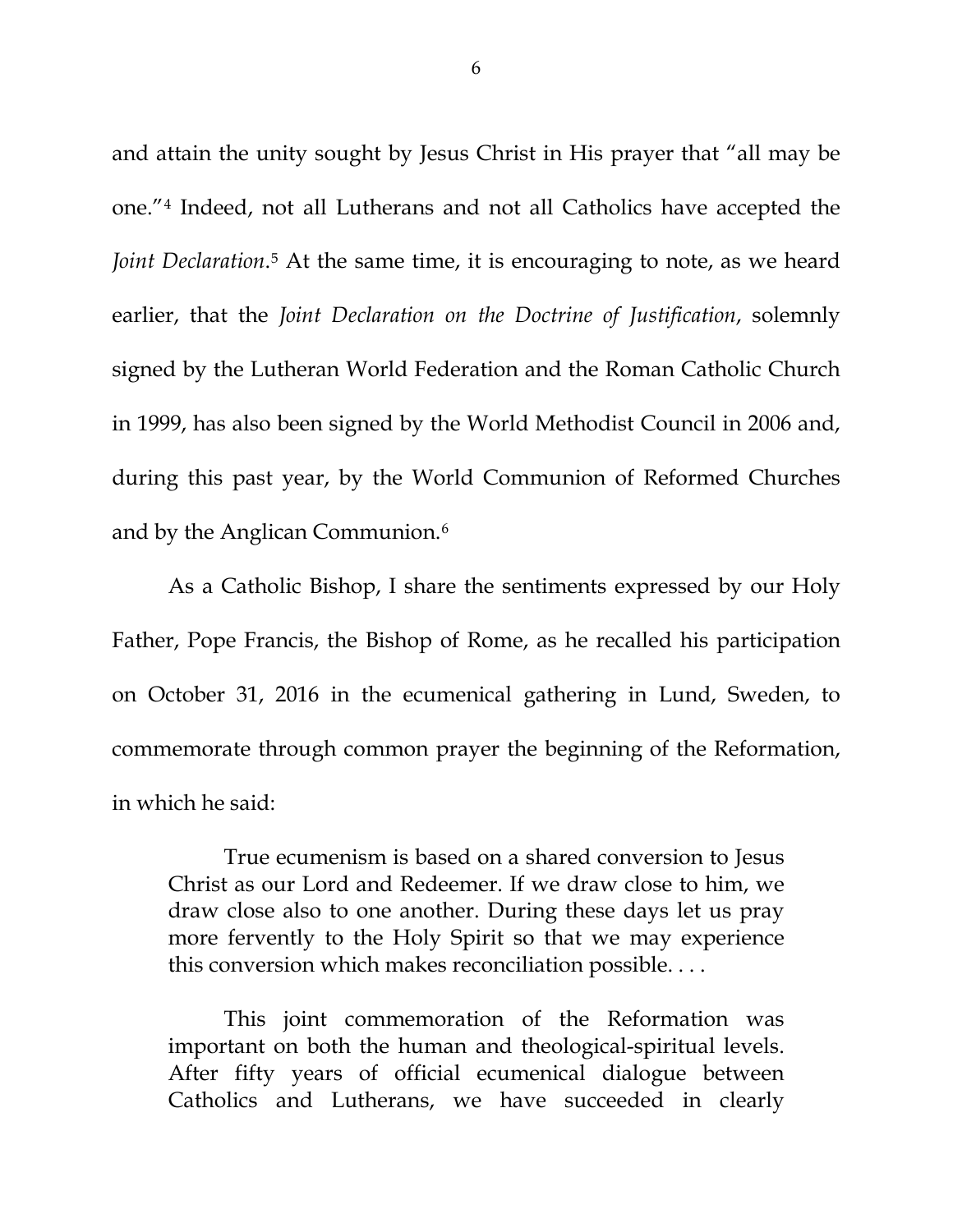articulating points of view which today we agree on. For this we are grateful. At the same time we keep alive in our hearts sincere contrition for our faults. In this spirit, we recalled in Lund that the intention of Martin Luther five hundred years ago was to renew the Church, not divide her. The gathering there gave us the courage and strength, in our Lord Jesus Christ, to look ahead to the ecumenical journey that we are called to walk together.

In preparing the common commemoration of the Reformation, Catholics and Lutherans noted with greater awareness that theological dialogue remains essential for reconciliation and that it is advanced through steadfast commitment. Thus, in that communion of harmony which permits the Holy Spirit to act, we will be able to find further convergence on points of doctrine and the moral teaching of the Church, and will be able to draw ever closer to full and visible unity. . . .

At the conclusion of the day of commemoration in Lund, and looking to the future, we drew inspiration from our common witness to faith before the world, when we committed ourselves to jointly assisting those who suffer, who are in need, and who face persecution and violence. In doing so, as Christians, we are no longer divided, but rather united on the journey towards full communion.[7](#page-3-6)

May God give us this grace. Amen.

 $\overline{a}$